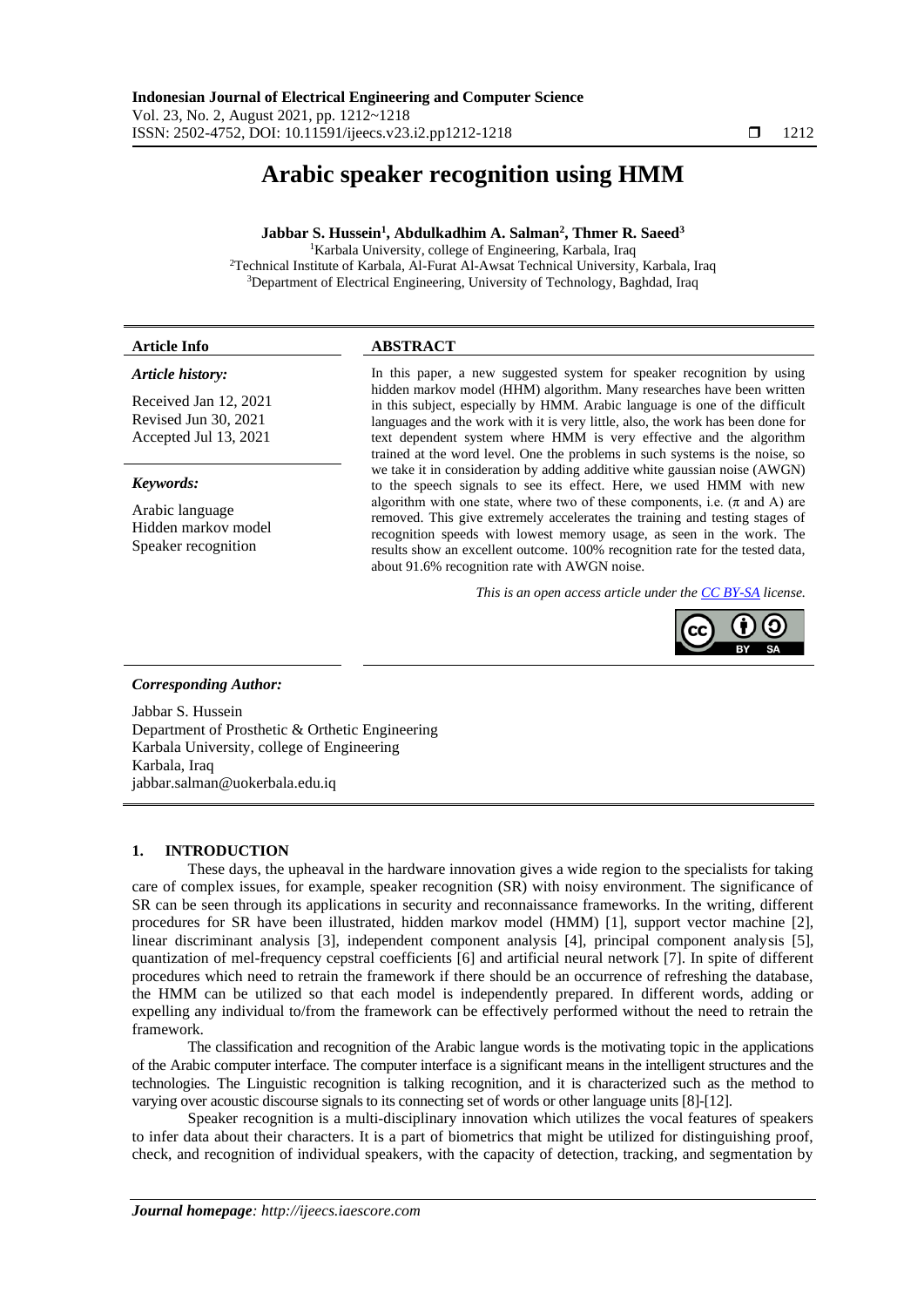extension. Speaker recognition and speaker check structure a bigger control of speaker classification [13]. Speaker recognition attempts to figure out which speaker produced a discourse signal though speaker check affirms if the part of the discourse has a place with the person who allegation it. It ought to be noticed that there are two sorts of speaker recognition, which are; text independent and text dependent [14]. This paper will anyway concentrate on text dependent speaker recognition. Present content text dependent produces sensible outcomes, yet at the same time do not have the fundamental execution on the off chance that they are to be utilized by the overall population (for example live testing).

So as to lessen the complicated nature of SR framework that utilizes HMM, a few procedures have been attempted, where the most transcendent strategy is the decrease of speaker file size utilizing one of the transformation strategies, for example, discrete wavelet transformation (DWT) [1] and discrete cosine transformation [15]. Then again, the downside of accomplishing further decrease in the framework's unpredictability is the improper number of HMM states utilized [16], [17], where this disadvantage is understood by utilizing one-state HMM. In discovering this topic, primary, a theory part covering the concept of MHH with one state [17] and the method of decreasing the size of the spoken word, discrete wavelet transformation (DWT). Then the Methodology of the work with its steps, finally, the outcomes and the conclusion of the speaker recognition utilizing the one-state Hidden.

# **2. METHODOLOGY**

The work done through the following steps; i) recording Arabic words; ii) pre-processing; iii) features extraction and iv) recognition, with two phases; training, testing, and experiments:

## **2.1. Data sets**

Arabic words are recorded using a microphone, with persons live around us, and from learning program for Arabic language, all that have been done with real environments, not in especial environments like in [6], then to the computer through the audio port, that is accomplished with 8000 Hz as sampling frequency and 16bit resolution for clear recording and single channel. The recoding process revealed that using the microphone results in good quality output signals. However, it might be a difficult process, due to the noise effect as well as unstable distance between the speakers and the microphone.

## **2.2. Pre-processing**

After converting the audio signal to digitized form, the pre-processing stage starts, the original signal consists of two parts, i.e., information part and silent part with 8000 double samples. It should be mentioned that silent part must be removed that give a signal about 4000 doable, such as in [18]. Normalization parts necessary for making the signal smoother for next operations. Pre-emphasis part amends the loss of higher frequencies that have been lost through the propagation and radiation form voice source to the microphone, improving efficiency for the next stages, the framing and windowing are accomplished. As the human speech signal is varying slowly in time, it is normally divided into frames, which are overlapping with each other. While windowing process includes dividing the frames with a window, such a Hamming, such process decreases the effects of discontinuity that is produced by framing process. Finally resizing of the spoken file by using discrete wavelet transform (DWT), hence, with 1st level of DWT we get about 1000 double samples, while with more levels, the data will lose the mean part of it.

# **2.3. Features extraction**

In the whole work, feature extraction and recognition were implemented in MATLAB2017b software. Each speech signal corresponding to any word is put in a specific file. Many speech features have been studied, for considering the spoken Arabic words as audio signal, and from that an audio features can be extracted and broadly classified based on their semantic interpretation as perceptual and physical features. Moreover, statistical features including, mean value, root mean square (RMS), standard deviation, median value, covariance, variance value, maximum value and minimum value. In this work, the statistical features (mean value and covariance) are the depended features because the statistical features represent the core of the signal and reduce the required size and the processing time.

## **2.4. Hidden markov model**

HMM [19] is a stochastic system used to foresee a future occasions dependent on a previous data. The system includes an assortment of states, where just the yields of the states can be viewed and all the changes among the states are unknown. HMM can be grouped into two classes as indicated by the knowledge of the yields: discrete HMM and continues HMM [20], Figure 1 shows the state diagram 3-state left-to-right HMM.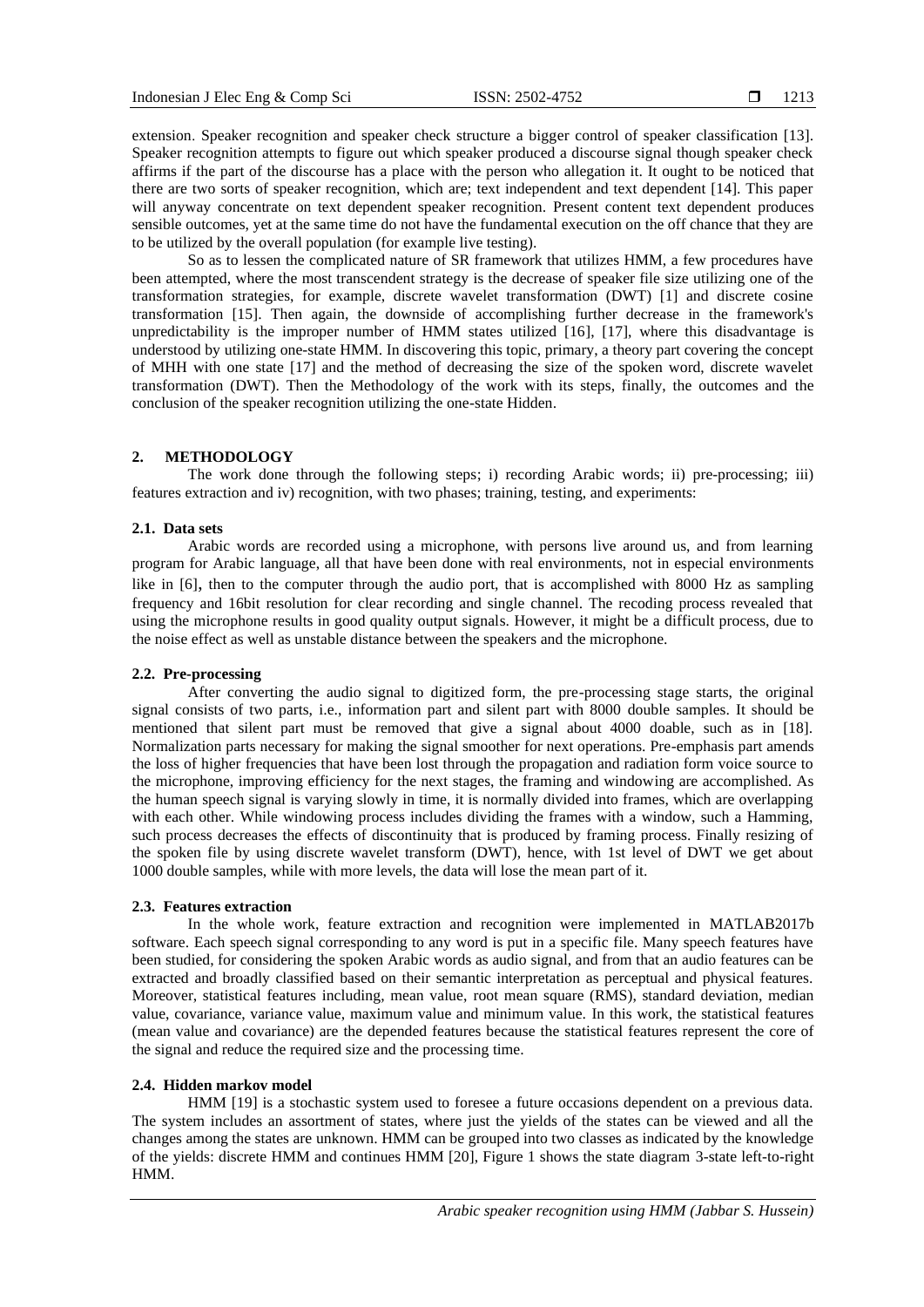

Figure 1. State diagram of 3-state left-to-right HMM

Discrete HMM, this type manages discrete codes that are transmitted from the states and the system  $\lambda$  is demonstrated by the three boundaries ( $\pi$ , A, B). Continuous HMM, The expression "continuous" indicates the idea of the yield densities of the masked states. Like a Gaussian capacity, these yields track the probability density function (PDF), where it is a symmetric bend framing a form resembles a chime. PDF of the perception vector O is determined by the accompanying condition [20]:

$$
P(0) = \sum_{n=1}^{k} \frac{w_n}{\sqrt{2\pi\sigma^2}} \exp\left[\frac{(0-\mu_n)^2}{\sigma_n^2}\right]
$$
\n<sup>(1)</sup>

Where; wn, σn and µn are, individually, the weight, standard deviation and mean of the nth Gaussian blend. It is important that the covariance  $(\Sigma)$  of a vector is equivalent to the square of the standard deviation and thus, the continuous HMM is represented as in the associated tuple:

$$
\lambda = (\pi, A, \mu, \Sigma) \tag{2}
$$

The following points give an overview of its construction: symbols

N: States number in each system.

M: Code number in the yields.

 $π$ : The fundamental state probability parameter of size N × 1.

A: The change probability framework of size  $N \times N$ .

B: The release probability framework of size  $N \times M$ .

The contrast between the continuous and discrete HMMs, concerning the HMM boundaries, is in the discharge boundary, where in continuous HMM; it is indicated by the covariance and mean rather than discrete codes.

## **2.5. Recognition**

Recognition has two parts: training and testing,

#### **2.5.1. Training**

For every spoken word, an array is created by linking all the sequences got from the training word as clarified earlier. When the array is framed, it is delivered to the HMM for training. HMM utilized in the proposed work is a unique system that contains just one state with continuous yield densities. Neither starting vector  $\pi$  nor transformation matrix A, occurs in one-state system and, for this situation, they are equivalent to one. In this manner, the system  $\lambda$  is commonly founded on the  $\mu$  and  $\Sigma$  of the perception vectors, as shown in Figure 2. The Baum-Welch calculation [10] with a one iteration is utilized to train the system of every word. Just one Gaussian mixture is utilized and the PDFs are determined as in (1), where  $P(0) = [P1, P2, P3, \dots, PM]$ . Figure 2 shows the state chart of the COSM.



Figure 2. State diagram of the COSM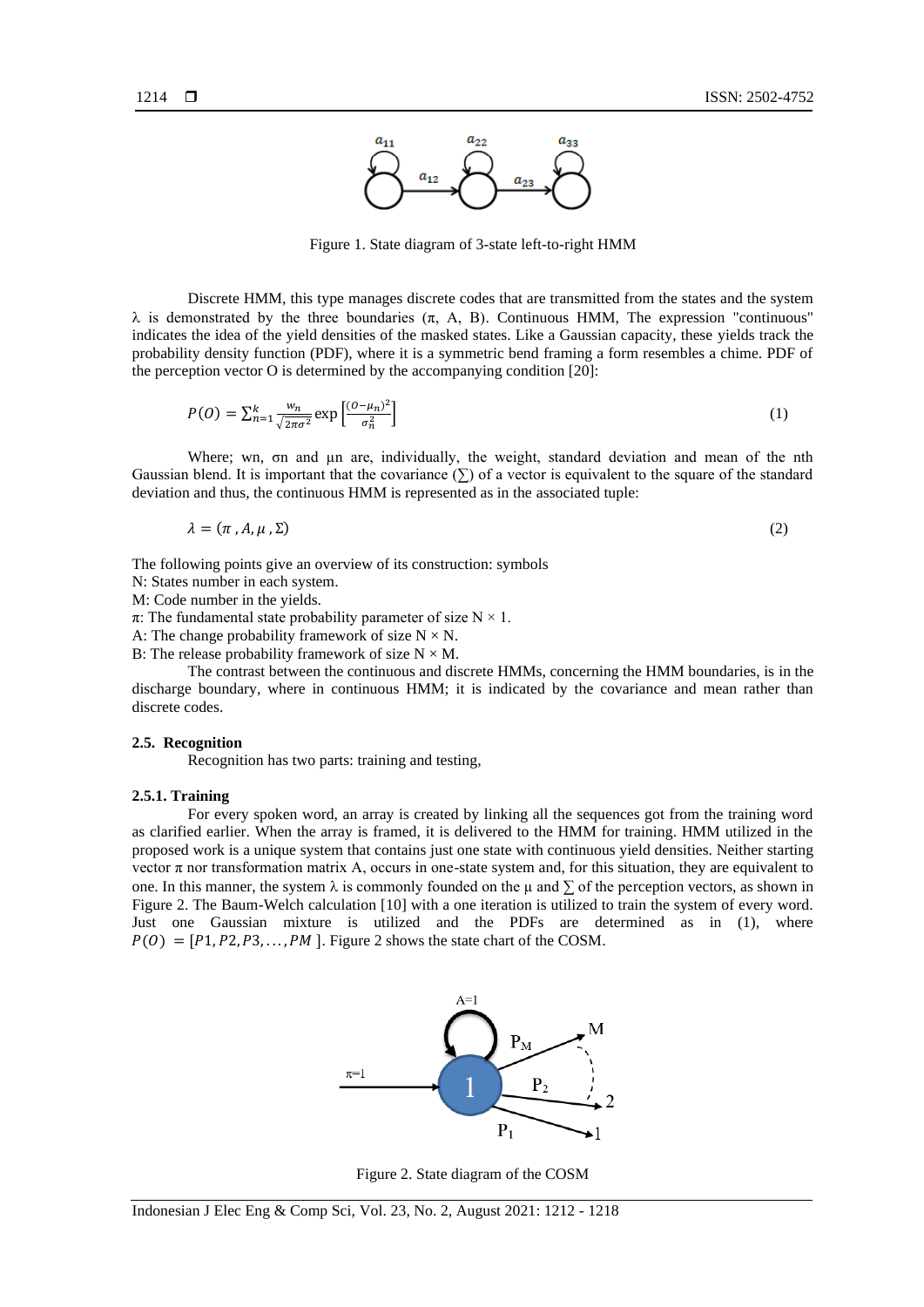# **2.5.2. Testing**

All spoken words that are not utilized in training of the HMM track the corresponding above points for testing, where each word is independently treated. The  $\mu$  and  $\Sigma$  of the perception vectors are determined and the Viterbi calculation [10] is utilized to find their probabilities by all PDFs that are gotten in the training procedure. Subsequently, the index of the most extreme probability might be utilized to distinguish the unknown word.

## **2.5.3. Case study**

The experiments are performed on the work databases: where for five persons, one hundred patterns for each one, 70 words for training, and 30 words for testing.

With HMM, the experiments show that the technique of using the mean value and conference are the fine one. So, this method is examined using continues HMM, and the following specifications are employed:

- 1. Preprocessing: For the words database: 1st stage of DWT produces vector of size (2002 $\times$ 1)
- 2. 75% overlapped Hamming window of length n=100
- 3. Feature extraction  $C = [MN \, MV]$
- 4. Training

After the information gathering, we tried our learning calculation as takes after:

- Randomly pick 70
- Test on the rest of the 30
- Repeat stages 1 and 2 ordinarily

Where stage (c) is added to diminish the variety from the decision of the preparation set.

# **3. RESULTS**

The results shown in Table 1, is founded for five persons each one has 100 patters (words), 70 one for training and 30 patterns for test. With Figure 3, we take the patterns for one person, and also began with 70 one for training and 30 patterns for test, then in step of five patters we reduced the training patters and increased the test one, our goal to see the effect of the number of patters on the recognition rate and HMM algorithm, as shown in Figure 4, the recognition rate decreased with decreasing the training patters and that is a natural result with such algorithm.

| Table 1. HMM recognition rate |                |            |                    |  |  |
|-------------------------------|----------------|------------|--------------------|--|--|
| <b>Speakers</b>               | Training words | Test words | Recognition rate % |  |  |
|                               |                |            | 100                |  |  |
|                               | 70             | 30         | 100                |  |  |
|                               | 70             | 30         | 100                |  |  |
|                               | 70             | 30         | 100                |  |  |
|                               |                |            | 100                |  |  |

To simulate the effects of error or noise on the performance of the recognition system, an additive white gaussian noise (AWGN) was added to the words patterns, training and test ones, because such a noise caver all the spectrum, the results show good outcomes, as shown in Table 2. While Figure 2 show the effect of additive noise for one person recognition. With less noise levels, one can get better results, such as in [21]-[23].

| Table 2. HMM recognition rate with additive noise |                |            |                    |  |
|---------------------------------------------------|----------------|------------|--------------------|--|
| <b>Speakers</b>                                   | Training words | Test words | Recognition rate % |  |
|                                                   |                | 30         | 91.6               |  |
|                                                   | 70             | 30         | 83.3               |  |
|                                                   | 70             | 30         | 91.6               |  |
|                                                   | 70             | 30         | 83.3               |  |
|                                                   |                | 30         |                    |  |

For comprising with other technologies, like neural network and ordinary HMM with more than one state), and as shown in Table 3, HMM with one, two and three state are shown, one can note from the results, that the one state HMM has better output than the others, and that also have been published as in [24]. While the comparison with NN, like multi-layer feed forward neural network (MLFFNN), and as shown in Table 4, still the HMM has better results.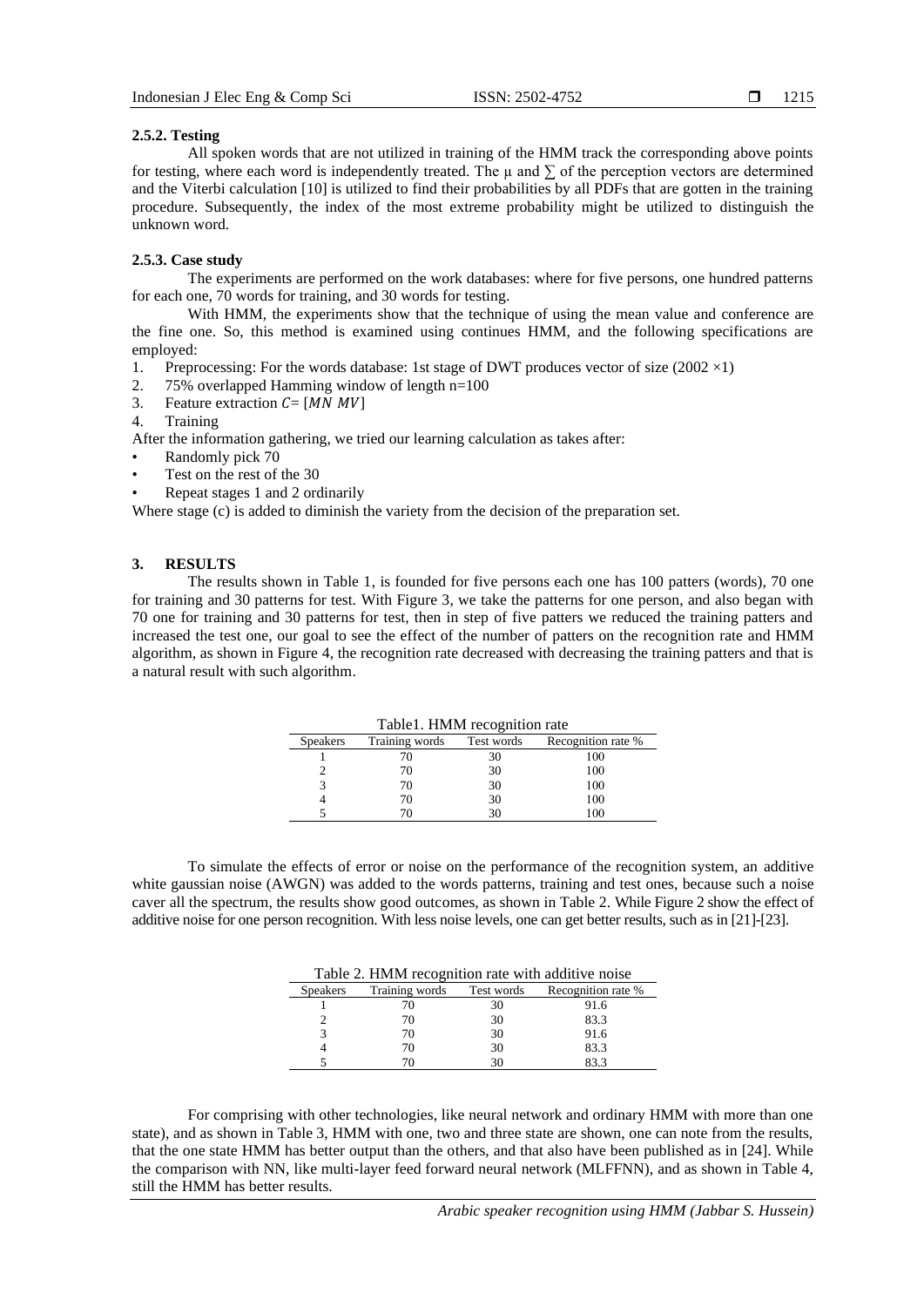

Figure 3. Recognition rate for one person with variables training and test words



Figure 4. Recognition rate for one person with variables training and test words and additive noise

Table 3. Comparison one state HMM without state with, two and three state HMM

| Table 5. Comparison one state filming without state with, two and timee state filming |                |            |                    |                    |                    |
|---------------------------------------------------------------------------------------|----------------|------------|--------------------|--------------------|--------------------|
| <b>Speakers</b>                                                                       | Training words | Test words | Recognition rate % | Recognition rate % | Recognition rate % |
|                                                                                       |                |            | one state          | two states         | three states       |
|                                                                                       | 70             | 30         | 100                | 86.66              | 76.66              |
|                                                                                       | 70             | 30         | 100                | 86.66              | 76.66              |
|                                                                                       | 70             | 30         | 100                | 86.66              | 76.66              |
|                                                                                       | 70.            | 30         | 100                | 86.66              | 76.66              |

5 70 30 100 86.66 76.66

| <b>Speakers</b> | Training words | Test words | Recognition rate % | Recognition rate % |
|-----------------|----------------|------------|--------------------|--------------------|
|                 |                |            | one state HMM      | MLFFNN [25]        |
|                 | 70             | 30         | 100                | 90                 |
|                 | 70             | 30         | 100                | 90                 |
|                 | 70             | 30         | 100                | 90                 |
|                 | 70             | 30         | 100                | 90                 |
|                 |                | 30         | 0 <sup>0</sup>     | 96                 |

# **4. CONCLUSIONS**

Speaker recognition is the use of a machine to recognize a person from a spoken phrase. Speakerrecognition systems can be used to identify a particular person or to verify a person's claimed identity. Speech processing, speech production, and features and pattern matching for speaker recognition were introduced. A unique technique is established for recognizing spoken word by means of continuous one-state system in combination with a DWT. Dissimilar to other methods that depend on all parameters of HMM, the suggested work removes two of these components, i.e.  $\pi$  and A, and the recognition be determined by simply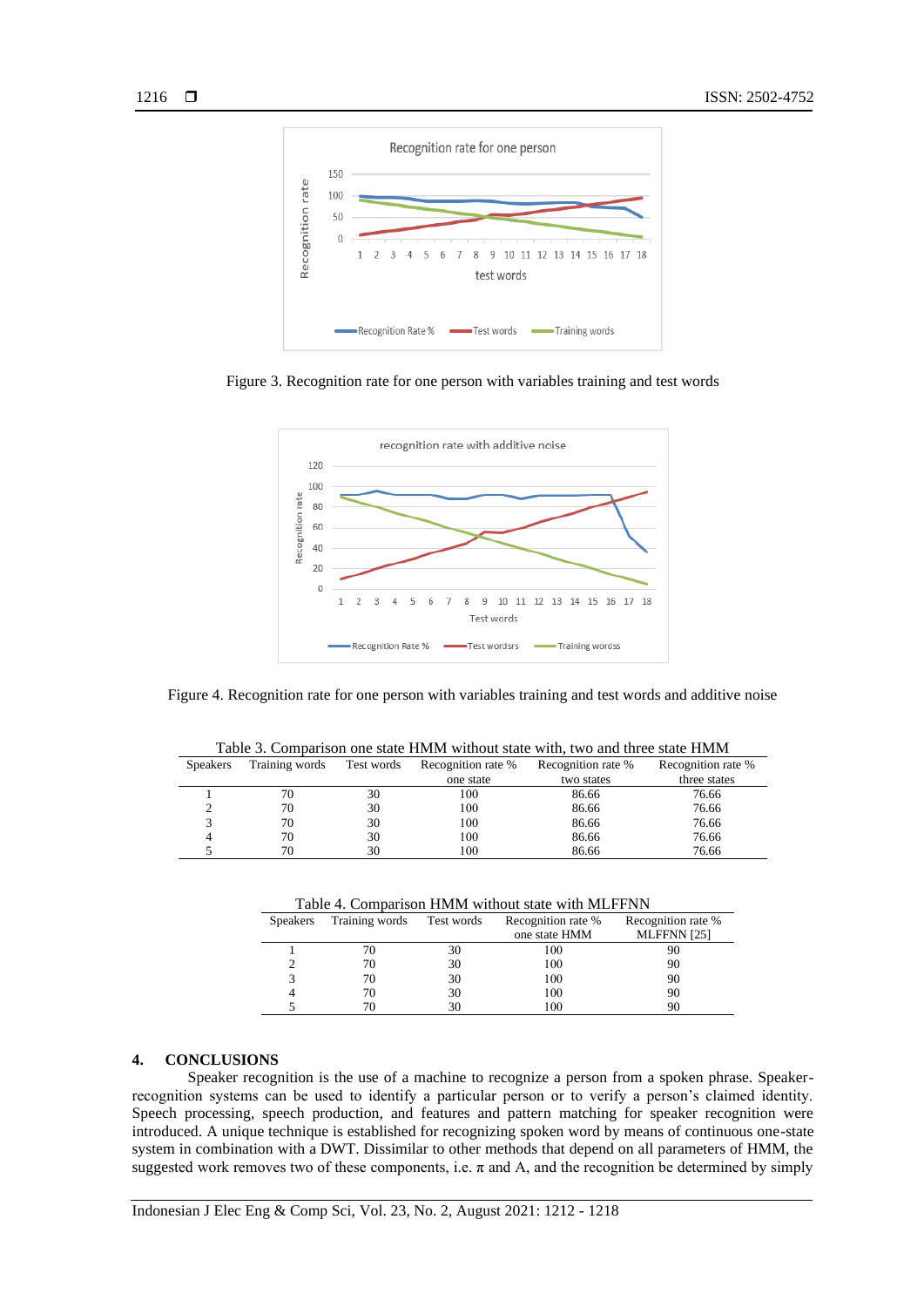the PDF of one Gaussian mixture element. Environment noise is accordingly detached from the words via the pre-processing and the DWT. The 1st level of DWT was applied to the spoken word of the words databases, which in turn decrease the spoken word size, where constructing feature vectors by DWT is a very hopeful method for the task of spoken word. Also, the utilizing of one state extremely accelerates the training and testing stages of recognition speeds with lowest memory usage. The experimental outcomes display that the precision of the suggested work is around 100% in spite of additive noise, that affect the spoken word recognition but with minimum effect. The influence of the quantity of state depends on the data scope. For minor data, small quantity of states has greater recognition percentage. For bigger data, the quantity of states has very minor result on recognition rate

### **REFERENCES**

- [1] E. Abbas and H. Farhan, "Face recognition using DWT with HMM," *Engineering & Technology Journal*, vol. 30, no. 1, pp. 142-154, 2012.
- [2] Z. Li and X. Tang, "Using support vector machines to enhance the performance of Bayesian face recognition," *IEEE Transactions on Information Forensics and Security*, vol. 2, no. 2, pp. 174-180, 2007, doi[: 10.1109/TIFS.2007.897247.](http://dx.doi.org/10.1109/TIFS.2007.897247)
- [3] J. Lu, K. N. Plataniotis, and A. N. Venetsanopoulos, "Face recognition using LDA-based algorithms," *IEEE Transactions on Neural Networks*, vol. 14, no. 1, pp. 195-200, 2003, doi: 10.1109/TNN.2002.806647.
- [4] M. S. Bartlett, J. R. Movellan, and T. J. Sejnowski, "Face recognition by independent component analysis," *IEEE Transactions on Neural Networks*, vol. 13, no. 6, pp. 1450-1464, 2002, doi: 10.1109/TNN.2002.804287.
- [5] J. Yang, D. Zhang, A. F. Frangi, and J. Yang, "Two-dimensional PCA: a new approach to appearancebased face representation and recognition," *IEEE Transactions on Pattern Analysis and Machine Intelligence*, vol. 26, no. 1, pp. 131-137, 2004, doi: 10.1109/TPAMI.2004.1261097.
- [6] V. N. K. R. Devana and T. Rajesh, "A High Bit-Rate Speech Recognition System through Quantization of Mel-Frequency Cepstral Coefficients," *International Journal of Electrical, Electronics and Computer Systems (IJEECS)*, vol. 2, no. 8-9, 2014.
- [7] M. Owayjan, R. Achkar, and M. Iskandar, "Face detection with expression recognition using artificial neural networks," *2016 3rd Middle East Conference on Biomedical Engineering (MECBME)*, Beirut, 6-7 Oct. 2016, pp. 115-119, 2016, doi: 10.1109/MECBME.2016.7745421.
- [8] Kh. M. O. Nahar, Nahar, M. Elshafei, W. G, Al-Khatib, and H. Al-Muhtaseb, "Statistical Analysis of Arabic Phonemes for Continuous Arabic Speech Recognition," *International Journal of Computer and Information Technology*, vol. 01, no. 02, Nov. 2012.
- [9] J. S. Hussein, A. H. Ali, and Th. R. Saeed, "Improve the Recognition of Arabic Sign Languages Based on Statistical Features," *Iraqi Journal of Computers, Communications, Control & Systems Engineering (IJCCCE)*, vol. 18, no. 3, pp. 26-32, 2018.
- [10] Th. R. Saeed, J. S. Hussein, and A. H. Ali, "Classification improvement of spoken arabic language based on radial basis function," *International Journal of Electrical and Computer Engineering (IJECE)*, vol. 9, no. 1, pp. 402-408, Feb. 2019, doi: 10.11591/ijece.v9i1.pp402-408.
- [11] A. Hussein, S. Watanabe, and A. Alia, "Arabic Speech Recognition by End-to-End, Modular Systems and Human," *Journal of Computer Speech and Language*, arXiv preprint arXiv:2101.08454, 2021.
- [12] M. A. Ahmad and R. M. El Awady, "Phonetic Recognition of Arabic Alphabet letters using Neural Networks," *International Journal of Electric & Computer Sciences*, vol. 11, no. 1, pp. 44-49, 2011.
- [13] R. M. Hanifa1, Kh. Isa and Sh. Mohamad, "Speaker ethnic identification for continuous speech inMalay language using pitch and MFCC," *Indonesian Journal of Electrical Engineering and Computer Science (IJEECS)*, vol. 19, no. 1, pp. 207-214, 2020, doi: 10.11591/ijeecs.v19.i1.pp207-214.
- [14] M. T. S. Al-Kaltakchi, H. A. A. Taha, M. A. Shehab, and M. A. M. Abdullah, "Comparison of feature extraction and normalization methods for speaker recognition using grid-audiovisual database," *Indonesian Journal of Electrical Engineering and Computer Science (IJEECS)*, vol. 18, no. 2, pp. 782-789, 2020, doi: 10.11591/ijeecs.v18.i2.pp782-789.
- [15] K. Singh, M. Zaveri, and M. Raghuwanshi, "Recognizing faces under varying poses with three states hidden Markov model," in *Proc. of IEEE International Conference on Computer Science and Automation Engineering (CSAE)*, Zhangjiajie, China, vol. 2, pp. 359-363, 2012, doi: 10.1109/CSAE.2012.6272792.
- [16] H. Farhan, M. Al-Muifraje, and T. Saeed, "Using only two states of discrete HMM for high-speed face recognition," in *2016 Al-Sadeq International Conference on Multidisciplinary in IT and Communication Science and Applications (AIC-MITCSA)*, Baghdad, Iraq, 2016, pp. 1-5, doi: 10.1109/AIC-MITCSA.2016.7759939.
- [17] H. Farhan, M. Al-Muifraje, and T. Saeed, "A Novel Face Recognition Method based on One State of Discrete Hidden Markov Model," *2017 Annual Conference on New Trends in formation & Communications Technology Applications (NTICT)*, Baghdad, 2017, pp. 252-257, doi: 10.1109/NTICT.2017.7976152.
- [18] R. M. Hanifa, *et al.*, "Voiced and unvoiced separation in malay speech using zero crossing rate and energy," *Indonesian Journal of Electrical Engineering and Computer Science (IJEECS)*, vol. 16, no. 2, pp. 775-780, 2019, doi: 10.11591/ijeecs.v16.i2.pp775-780.
- [19] L. R. Rabiner, "A tutorial on hidden Markov models and selected applications in speech recognition**,**" in *Proc.of the IEEE*, vol. 77, no. 2, 1989, pp. 257-286, doi: 10.1109/5.18626.